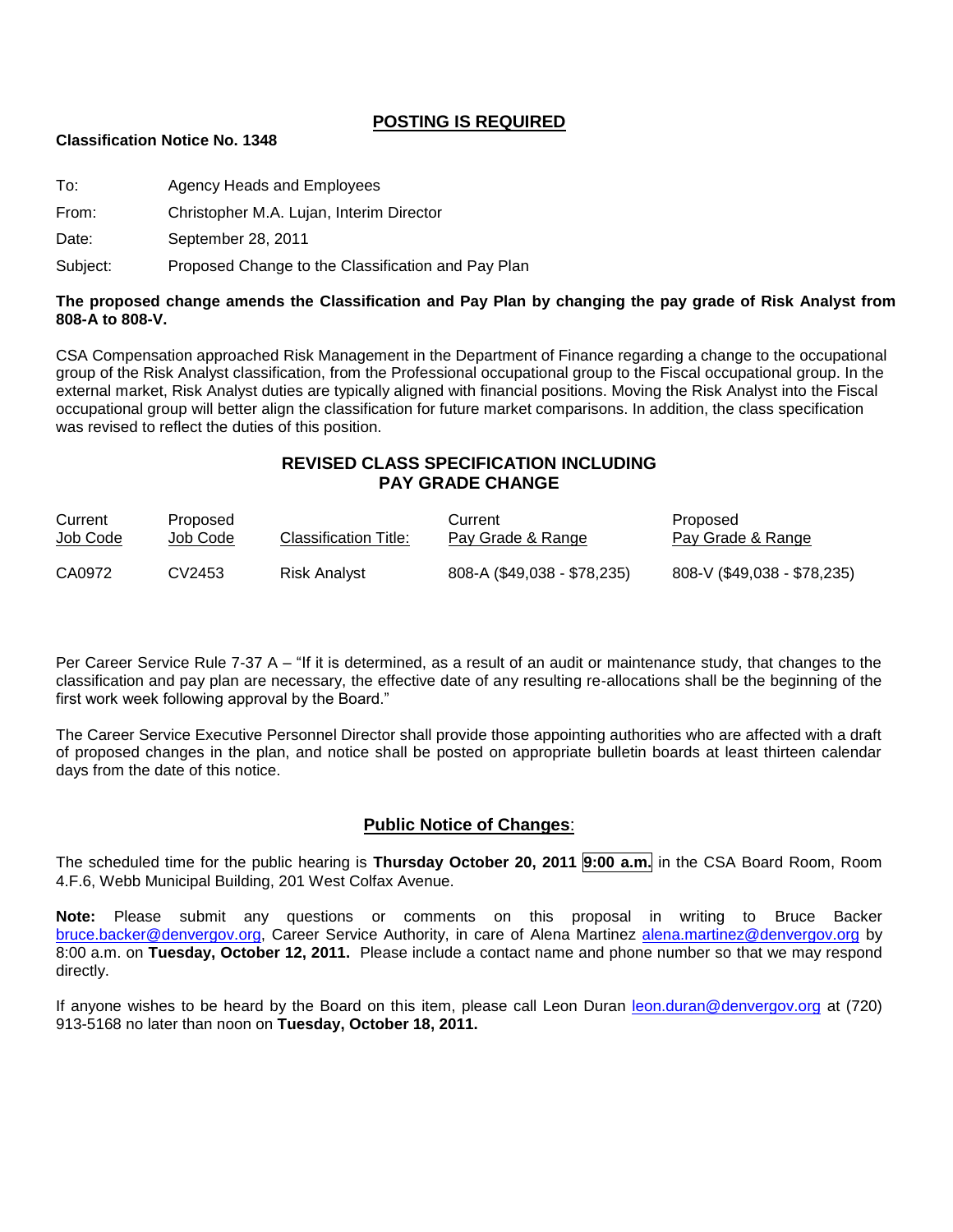

Career Service Authority

Page 1 of 5

Risk Analyst

# **GENERAL STATEMENT OF CLASS DUTIES**

Performs full performance level work administering risk management programs, including identifying, analyzing and assessing risks, and recommending risk mitigation and financing options.

# **DISTINGUISHING CHARACTERISTICS**

This class performs full performance level work administering risk management programs This class is distinguished from an Administrator I, which performs a variety of specific administrative activities/projects of limited scope in a specialized, functional area which requires a thorough foundation in the principles and practices of the functional area in order to maintain and improve the efficiency and effectiveness of the function and provide supportive, interpretive, and advisory information to higher level administrators, managers, and/or other stakeholders..

# *Guidelines, Difficulty and Decision Making Level:*

Guidelines are generally but not always clearly applicable, requiring the employee to exercise judgment in selecting the most pertinent guideline, interpret precedents, adapt standard practices to differing situations, and recommend alternative actions in situations without precedent.

Duties assigned are generally complex and may be of substantial intricacy. Work assignment is performed within an established framework under general instructions but requires simultaneous coordination of assigned functions or projects in various stages of completion.

Employee is responsible for determining time, place, and sequence of actions to be taken. Unusual problems or proposed deviations from guidelines, practices, or precedents may be discussed with the supervisor before being initiated.

# *Level of Supervision Received and Quality Review:*

Under general supervision, the employee receives assignments and is expected to carry them through to completion with substantial independence. Work is reviewed for adherence to instructions, accuracy, completeness, and conformance to standard practice or precedent. Recurring work clearly covered by guidelines may or may not be reviewed.

# *Interpersonal Communications and Purpose:*

Contacts with the public or employees where explanatory or interpretive information is exchanged, defended, and/or gathered and discretion and judgment are required within the parameters of the job function.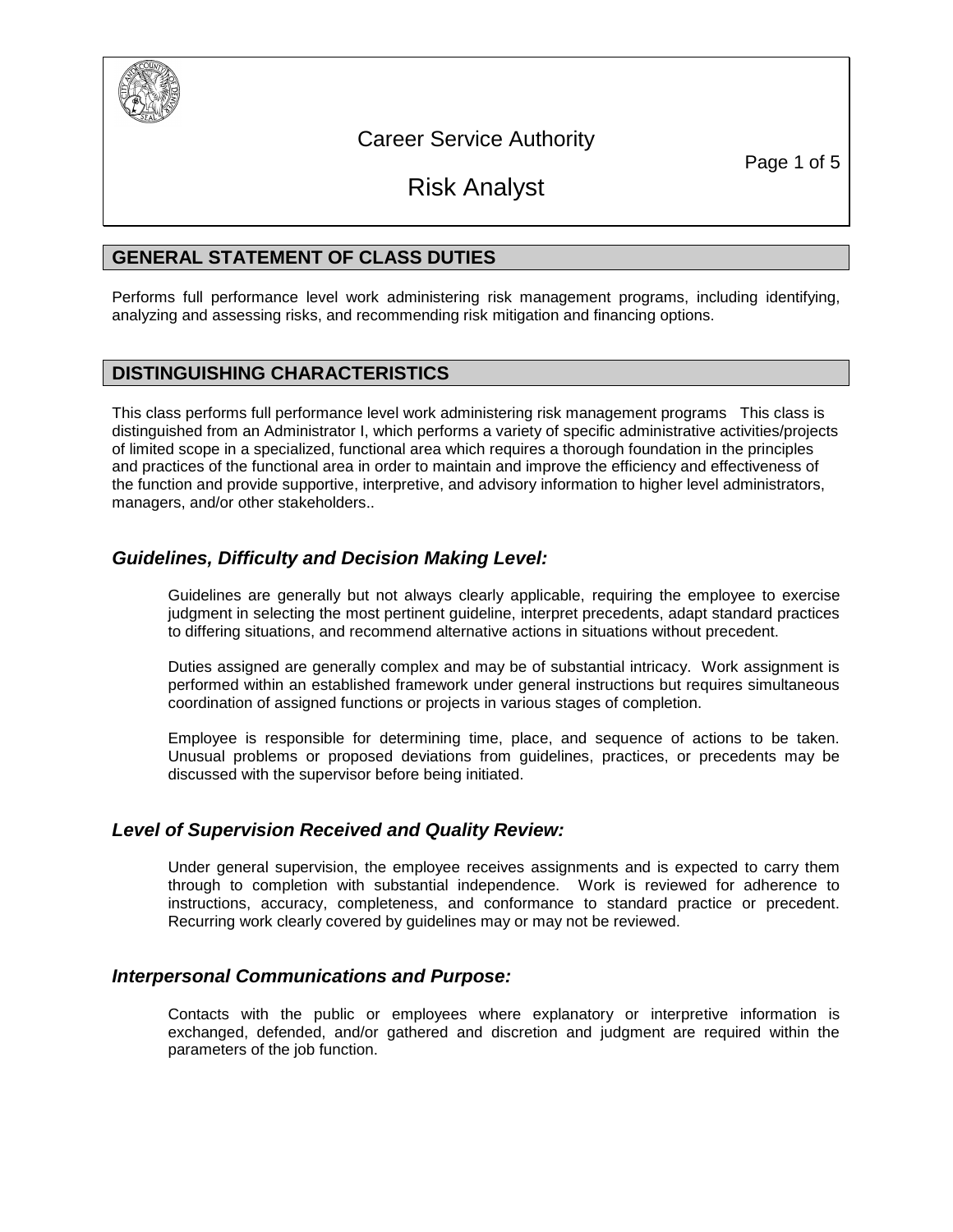### *Level of Supervision Exercised:*

No supervisory responsibilities.

### **ESSENTIAL DUTIES**

Provides insurance and risk management analytical guidance and consultation, (including development and delivery of training modules), to assist with planning and business decision-making including prevention or mitigation of losses to the City to ensure that risks are effectively assessed and managed within established guidelines.

Ensures insurance provisions in contracts are in compliance with current insurance requirements. Consults with and advises attorneys, contract administrators and stakeholders on insurance requirements including technical consultation on adequacy or accuracy of certificates of insurance.

Manages self-insurance letter process, invoice validation and payments, auto ID card issuance, certificate of insurance issuance for insured programs, and day to day activities with insurance brokers and insurers. Maintains annual and historical policy registry and files.

Obtains, develops and maintains all risk and exposure information for insurance underwriting purposes and self-insured risk analysis, assessment and management. Effectively analyzes and presents risk and exposure information to facilitate marketing and placement of insurance solutions and communication of risk to multiple audiences.

Drafts initial insurance premium budget projections and decision packages and provides financial analysis support during budgeting, forecasting, ordinance request, and similar processes.

Reviews insurance specifications, proposals, binders, policies, endorsements and other documents or data for accuracy, completeness, and compliance, with all appropriate internal and external policies, guidelines, regulations, and professional standards and principles. Works with others to resolve discrepancies and disputes and provides recommendations for corrections and improvements and follows through to successful conclusion and implementation.

Conducts research and makes recommendations including but not limited to: loss trend analysis; loss stratifications; cost/benefit analysis; policies and procedures; historical or archival record maintenance. Updates and maintains department's policy and procedures manual, including drafting new chapters/segments as business policy and procedures change.

Facilitates claims reporting and handling to resolution for insured programs. Analyzes and evaluates claims trending data and proactively recommends loss mitigation strategies in consultation with stakeholders.

In conjunction with department's safety officer, evaluates, communicates and drives insurer loss control recommendations to successful resolution with stakeholders. Evaluates site management systems, practices and conditions relative to insurance and risk compliance requirements enhancing the understanding of exposures and guiding implementation of processes to ensure compliance.

Leads and manages diverse project assignments including business process risk analysis. Serves on cross functional projects or coordination teams.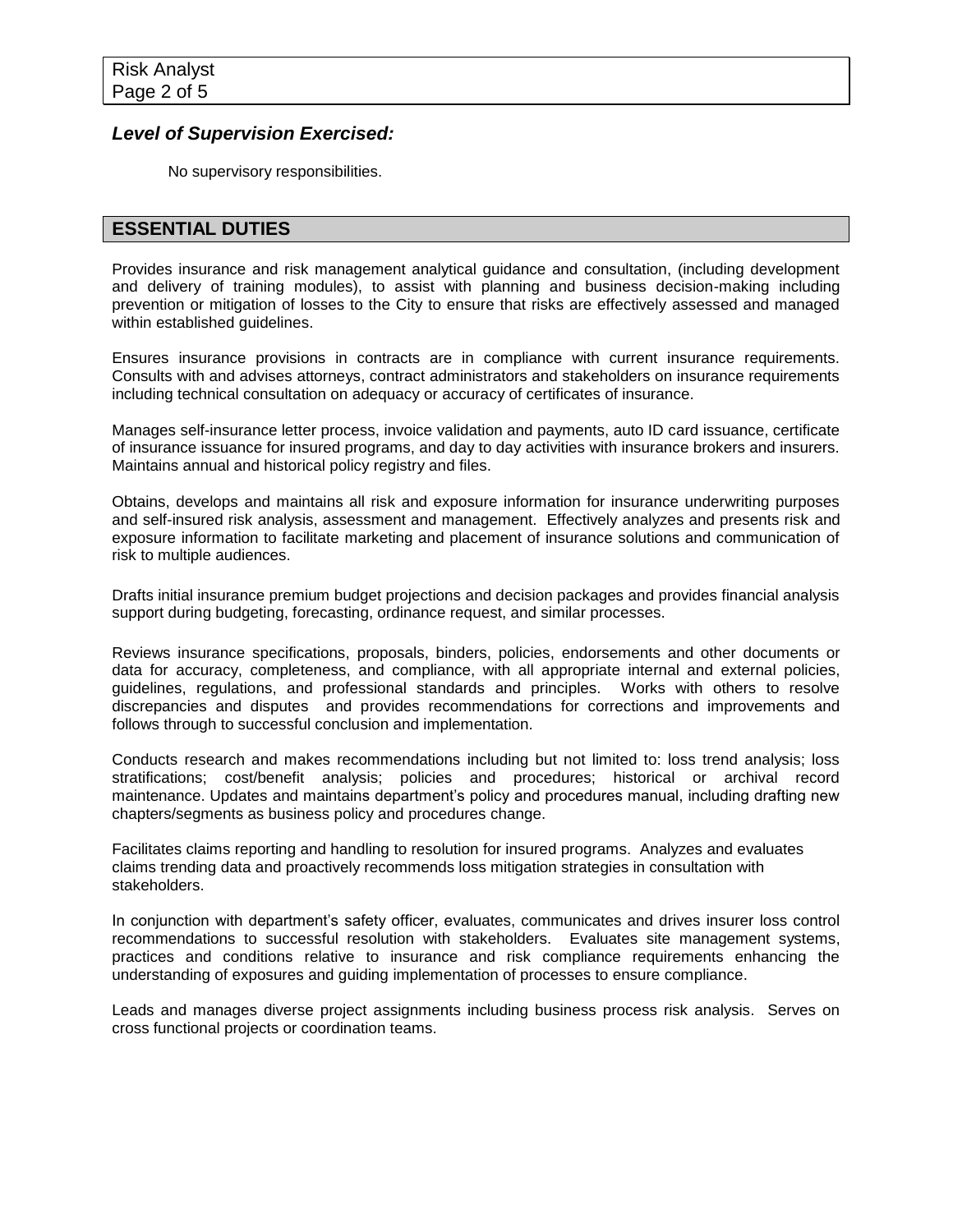Performs other related duties as assigned or requested.

Any one position may not include all of the duties listed. However, the allocation of positions will be determined by the amount of time spent in performing the essential duties listed above.

# **MINIMUM QUALIFICATIONS**

### *Competencies, Knowledge & Skills:*

- **Reading –** Understands and interprets written material including technical material, rules, regulations, instructions, reports, charts, graphs, or tables and applies what is learned from written material to specific situations.
- **Teamwork –** Encourages and facilitates cooperation, pride, trust, and group identity, fosters commitment and team spirit, and works with others to achieve goals.
- **Problem Solving –** Identifies problems, determines accuracy and relevance of information, and uses sound judgment to generate and evaluate alternatives and to make recommendations.
- **Writing –** Recognizes or uses correct English grammar, punctuation, and spelling, communicates information (fact, ideas, or messages) in a succinct and organized manner, and produces written information which may include technical material that is appropriate for the intended audience.
- **Oral Communication –** Expresses information (ideas or facts) to individuals or groups effectively taking into account the audience and nature of the information (technical, sensitive, or controversial), makes clear and convincing oral presentation, listens to others, attends to nonverbal cues, and responds appropriately.
- **Reasoning –** Identifies rules, principles, and relationships that explain facts, data, or other information, analyzes information, and makes correct inferences or draws accurate conclusions.
- **Self Management –** Sets well defined and realistic personal goals, displays a high level of initiative, effort, and commitment towards completing assignments in a timely manner, works with minimal supervision, is motivated to achieve, and demonstrates responsible behavior.
- **Interpersonal Skills –** Shows understanding, friendliness, courtesy, tact, empathy, concern, and politeness to others, develops and maintains effective relationships with others including effectively dealing with individuals who are difficult, hostile, or distressed, relates well to people from varied backgrounds and different situations, and is sensitive to cultural diversity, race, gender, disabilities, and other individual differences.
- **Flexibility –** Is open to change and new information, adapts behavior and work methods in response to new information, changing conditions, or unexpected obstacles, and effectively deals with ambiguity.
- **Information Management –** Identifies a need for and knows where or how to gather information and organizes and maintains information or information management systems.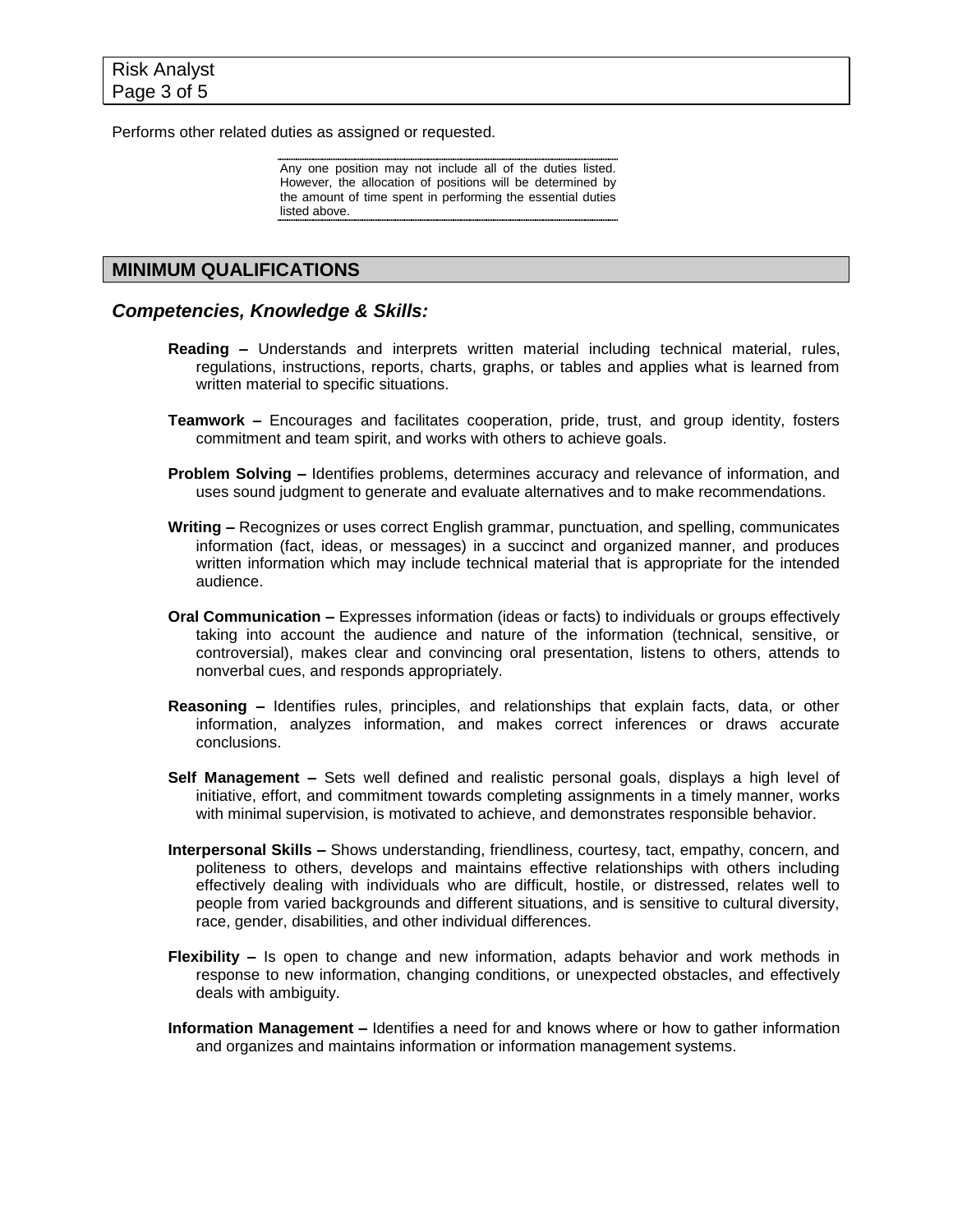- **Organizational Awareness –** Knows the organization's mission and functions and how it's social, political, and technological systems work and operates effectively within them including the policies, procedures, rules, and regulations of the organization.
- **Customer Services –** Works with clients and customers to assess their needs, provides information or assistance, resolves their problems or satisfies their expectations, knows about available products and services, and is committed to providing quality products and services.
- **Technology Application –** Uses machines, tools, instruments, or equipment effectively and utilizes computers and computer applications to analyze and communicate information in the appropriate format.
- **Arithmetic/Mathematical Reasoning –** Performs computations such as addition, subtraction, multiplication, and division correctly and solves practical problems by choosing appropriately form a variety of mathematical techniques such as formulas and percentages.
- **Diversity –** Is sensitive to cultural diversity, race, gender, and other individual differences in the workforce.
- **Integrity/Honesty –** Contributes to maintaining the integrity of the organization, displays high standards of ethical conduct, understands the impact of violating these standards on an organization, self, and others, and is trustworthy.
- **Attention to Detail –** Is thorough when performing work and conscientious about attending to detail.
- Skill in analyzing information and resolving problems relative to the work assignment.
- Knowledge of statistics sufficient to be able to interpret and analyze information and perform statistical calculations.

# *Physical Demands:*

Standing: remaining on one's feet in an upright position. Sitting: remaining in the normal seated position.

#### *Working Environment:*

Handles emergency or crisis situations Subject to many interruptions Pressure due to multiple calls and inquiries

#### *Education Requirement:*

Bachelor's Degree in Risk Management, Business, Public Administration, Finance, or a related field.